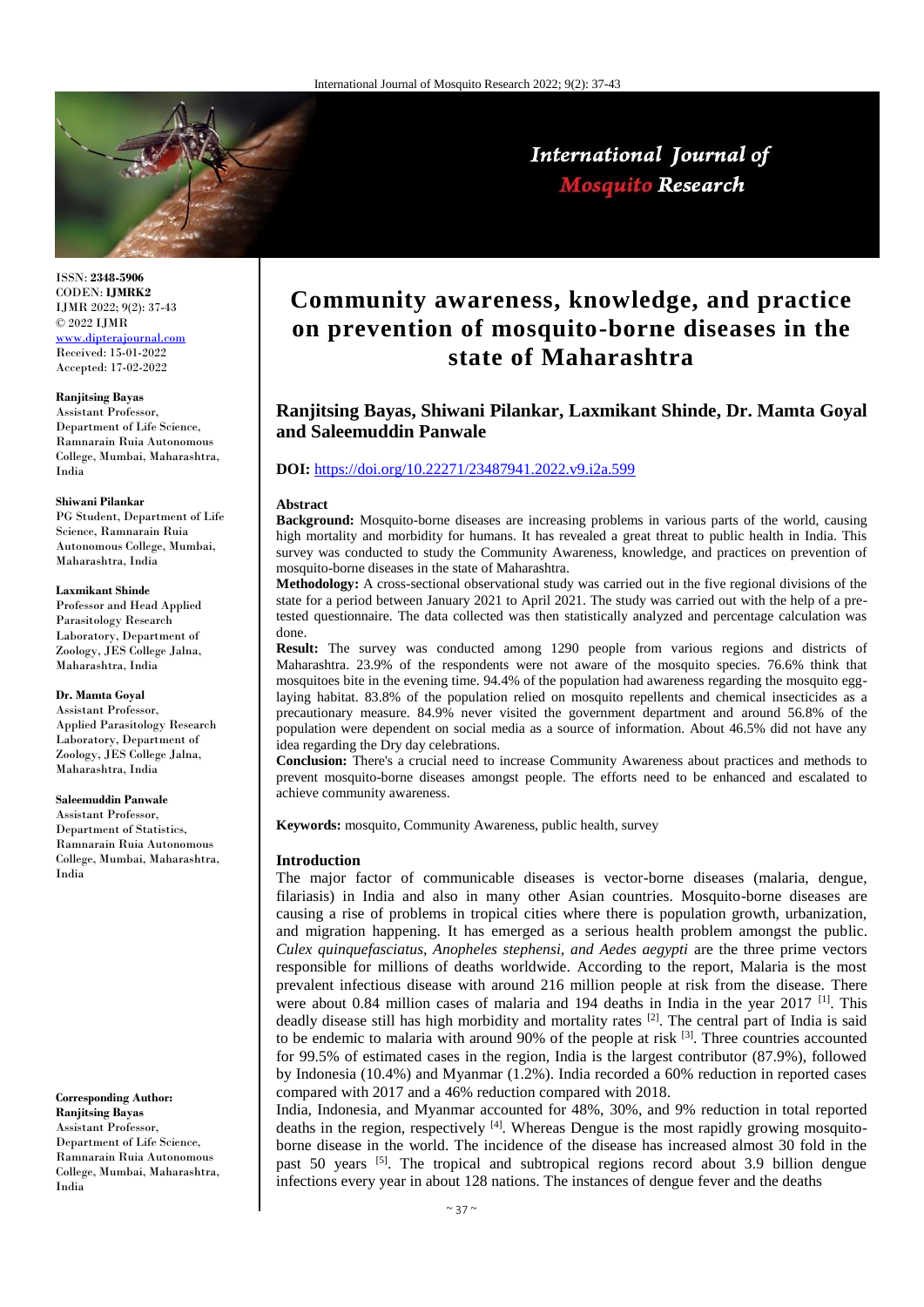caused by the disease are seen to be increasing every year in India. About more than 31,117 people were infected and around 48 deaths due to dengue were reported in the year 2017 [6]. In people were infected and around 48 deaths due to dengue were reported in the year  $2017$  [6]. In the state of Maharashtra, the National Vector Borne Disease Control Program (NVBDCP) recorded 17710 malaria cases and 20 deaths in the year 2017 [7] . The Government of India runs the National Vector Borne Disease Control Program (NVBDCP) for the control and prevention of various vector-borne diseases. The significant reduction of transmission of infection by mosquitoes, can be achieved through various environmental management methods which include elimination or reduction of the mosquito breeding sites and also adapting to improved personal protection measures. As there is no vaccine available for mosquito-borne diseases, the only way to prevent the infection is through a change of behavior and environmental control measures. Community participation is far below expectation despite the various educational approaches and mass communication programs. Control of vector-borne diseases relies on the knowledge and awareness of people <sup>[8]</sup>. To develop a suitable and effective public health education strategy, it is necessary to understand

the awareness level, knowledge of the community, and their practices about vector-borne diseases. The present study was conducted with this background to determine the community knowledge, awareness, and practices in the state of Maharashtra.

# **Methodology**

### **Study pattern**

A cross-sectional study using a Google form-based questionnaire was conducted. The survey was conducted to assess the awareness regarding the mosquito-borne disease and to understand the status of community awareness. The data were collected from the period between January 2021 and April 2021.

#### **Study area**

The questionnaire was circulated from various regions and districts of Maharashtra covering all 5 regional divisions of the state. The regional divisions include the Marathwada, Konkan, Khandesh, Western Maharashtra & Vidarbha. The state of Maharashtra experiences an average annual rainfall of 1146.5 mm [9] .



**Fig 1:** Location of the districts of Maharashtra

# **Population sampling and sample size**

The survey form was circulated by the means of social media platforms in the selected 5 regional divisions of the state. The consent of the participating individuals was taken before filling the form. The total sample size of the study was 1290 respondents from the various districts of Maharashtra. The

survey included responses from all 5 regional divisions of Maharashtra. The number of responses from different regions of Maharashtra i.e Marathwada, Konkan, Khandesh, Vidarbha, and Paschim Maharashtra was 697,346,109,136 and 94 respectively. The study included both males and females from the adult age group.

| <b>Regions</b>      | <b>Respondents</b> |
|---------------------|--------------------|
| Marathwada          | 697                |
| Konkan              | 346                |
| Khandesh            | 109                |
| Vidarbha            | 136                |
| Paschim Maharashtra |                    |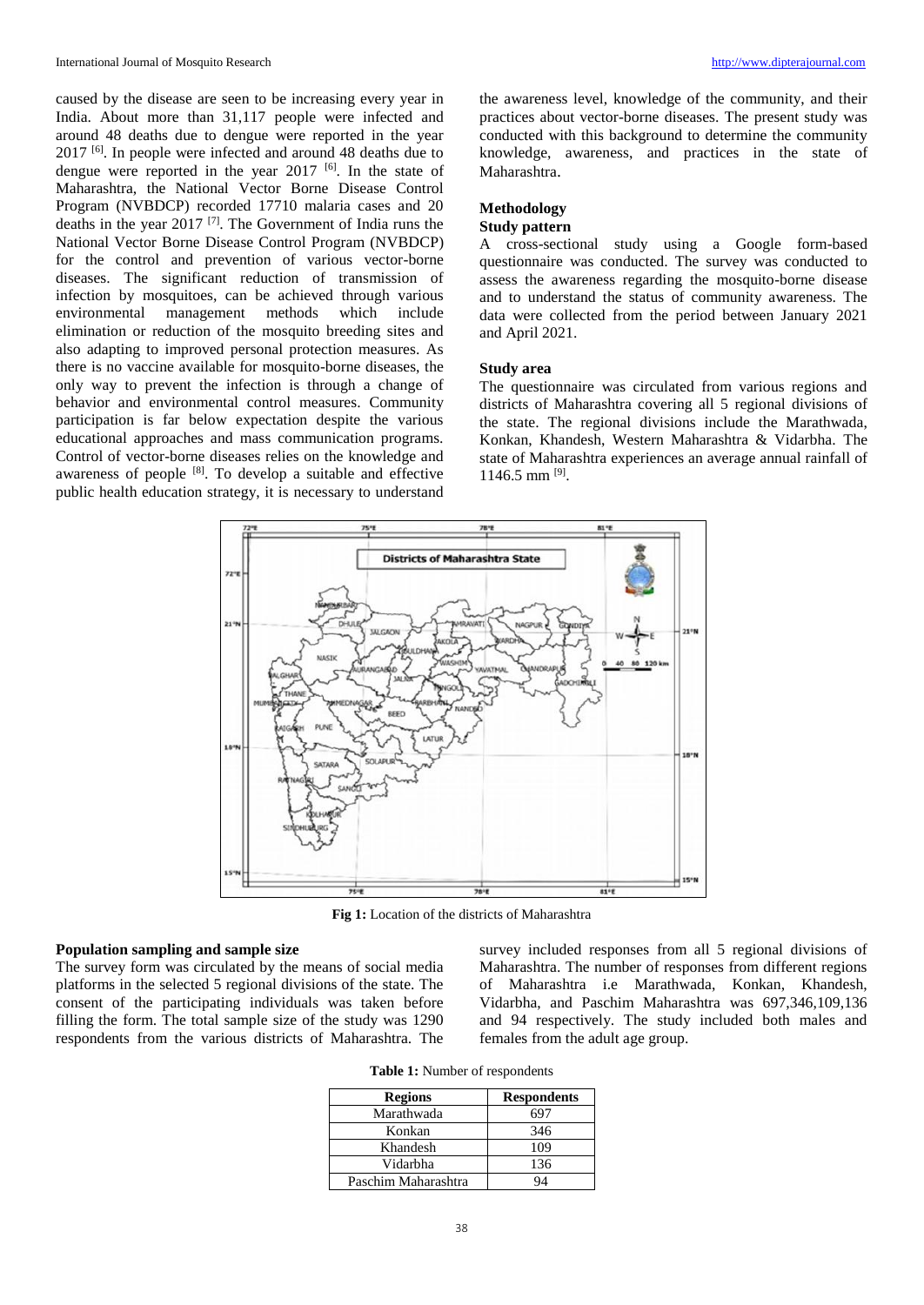#### **Data collection and analysis**

A pre-tested and pre-designed questionnaire was used for the survey conducted under the guidance of the Department of Life sciences, Ramnarain Ruia Autonomous College, Mumbai. The questionnaire was formed using Google forms. The questionnaire included 22 questions formulated in a manner to obtain information about the perception and awareness regarding mosquito-borne diseases among the individuals. The respondents were also asked about the monthly expenditure incurred for the protection from a mosquito bite and their willingness to further participate in any such programs related to community awareness. The collected data was validated at regular intervals and was fed in Microsoft excel. The result was then tabulated and further statistical analysis and percentage calculation was done.

#### **Result and Discussion**

The study was conducted in various districts of Maharashtra among 1290 respondents about the awareness regarding the mosquito-borne diseases and precautions taken by the people and also to understand ways to approach the government to avoid it.

# **1. Awareness regarding mosquito species**

According to the study, which we conducted on mosquito species awareness it showed that 76.1% i.e 982 of the total respondents were aware of the mosquito species while 23.9% had no idea about the mosquito species.

**Table 2:** Awareness regarding mosquito species

| <b>Awareness regarding</b><br>mosquito species | <b>Respondents</b> | Percentage<br>$\mathcal{O}_0$ |
|------------------------------------------------|--------------------|-------------------------------|
| Yes                                            | 182.               | 76.1                          |
| No                                             | 308                |                               |
| Total                                          |                    |                               |

Nanjesh *et al*., 2017 reported that 89.5% of the respondents think that malaria was spread by mosquitoes while 76.5% of the participants replied dengue. 17 % of the respondents think that filariasis is caused by mosquitoes and around 6.5 % of the people did not have an idea about the diseases spread by mosquitoes [10].

Similar observations were seen in a study by Prakash *et al*., 2017, he reported that 74.39% of the respondents think that Malaria is caused by mosquitoes while 36.30% of the people replied dengue. 6.46% of the population think that kala-azar is caused by mosquitoes.

From the previous findings and the observation from our study it was seen that most of the people were not that aware about the mosquito species and the diseases caused by the specific mosquito species.



# **2. Awareness regarding mosquito bites**

From the survey, it was seen that 76.9% of the total respondents think that mosquitoes bite at night time while few people from the population i.e 6.8% and 5 % people think that mosquitoes can bite at midnight or daytime. 11.9% of the people also gave the various responses majority of them think that mosquitoes can bite at any time of the day (Figure 2).

| Table 3: Awareness regarding mosquito bites |  |  |
|---------------------------------------------|--|--|
|                                             |  |  |

| <b>Awareness regarding</b><br>mosquito bites | <b>Respondents</b> | Percentage<br>$\frac{9}{0}$ |
|----------------------------------------------|--------------------|-----------------------------|
| Day                                          | 65                 |                             |
| Night                                        | 988                | 76.6                        |
| Midnight                                     | 88                 | 6.8                         |
| Others                                       | 149                | 11.6                        |
| Total                                        | 1290               | 100                         |

Potdar *et al*., 2019, reported that 8.7% of the participants responded that mosquitoes bite at day time while 35.8% of the participants think that mosquitoes bite at night. 17.1% of the population think that mosquitoes can bite at both the time of the day i.e. day and night. 38.3 % of the respondents did not have a clear idea about the mosquito bite timings [11].

Dhawan *et al*., 2014, studied that the maximum number of people (97%) think mosquitoes bite at Nighttime or during dusk. While 76% of the respondents think that mosquitoes bite at dawn. 59 % of the respondents thinks that mosquitoes bite in the daytime. 73% of the respondents think that mosquitoes can bite at both the time i.e day and night  $[12]$ .

Begonia *et al*., 2013, stated surprisingly that around 30.18% of the respondents were unaware that dengue mosquitoes mostly bite in the afternoon time [13].

Potter *et al*, 2016, reported in a study that across Western Australia the majority of the individuals (76.9%) were bitten at home followed by 48.6% being bitten while doing recreational activities. 8.9% of the individuals were being bitten at work [14].

A study by Stadtländer *et al*., 2005 stated that according to WHO, the Aedes mosquitoes usually bite in the daytime [15]. As per the above observations, it was seen that people were not much aware of the mosquito biting timings and the fact that the biting time varies from species to species of the mosquitoes.

# **Awareness regarding mosquito egg-laying habitat**

It was studied from our survey that 94.4% participants are aware that mosquitoes can lay eggs only in water, only a few i.e. 4% think that mosquitoes can lay eggs on the soil as well. 1.6% of the participants did not have a clear idea about the mosquito egg-laying habitat

| Table 4: Awareness regarding mosquito egg-laying habitat |  |  |  |  |
|----------------------------------------------------------|--|--|--|--|
|----------------------------------------------------------|--|--|--|--|

| <b>Awareness regarding mosquito</b><br>egg-laying habitat | <b>R</b> spondents | Percentage<br>$(°_0)$ |
|-----------------------------------------------------------|--------------------|-----------------------|
| Water                                                     | 1218               | 94.4                  |
| Soil                                                      | 52                 |                       |
| Other                                                     | 20                 | .6                    |
| Total                                                     |                    |                       |

**Fig 2:** Awareness regarding mosquito species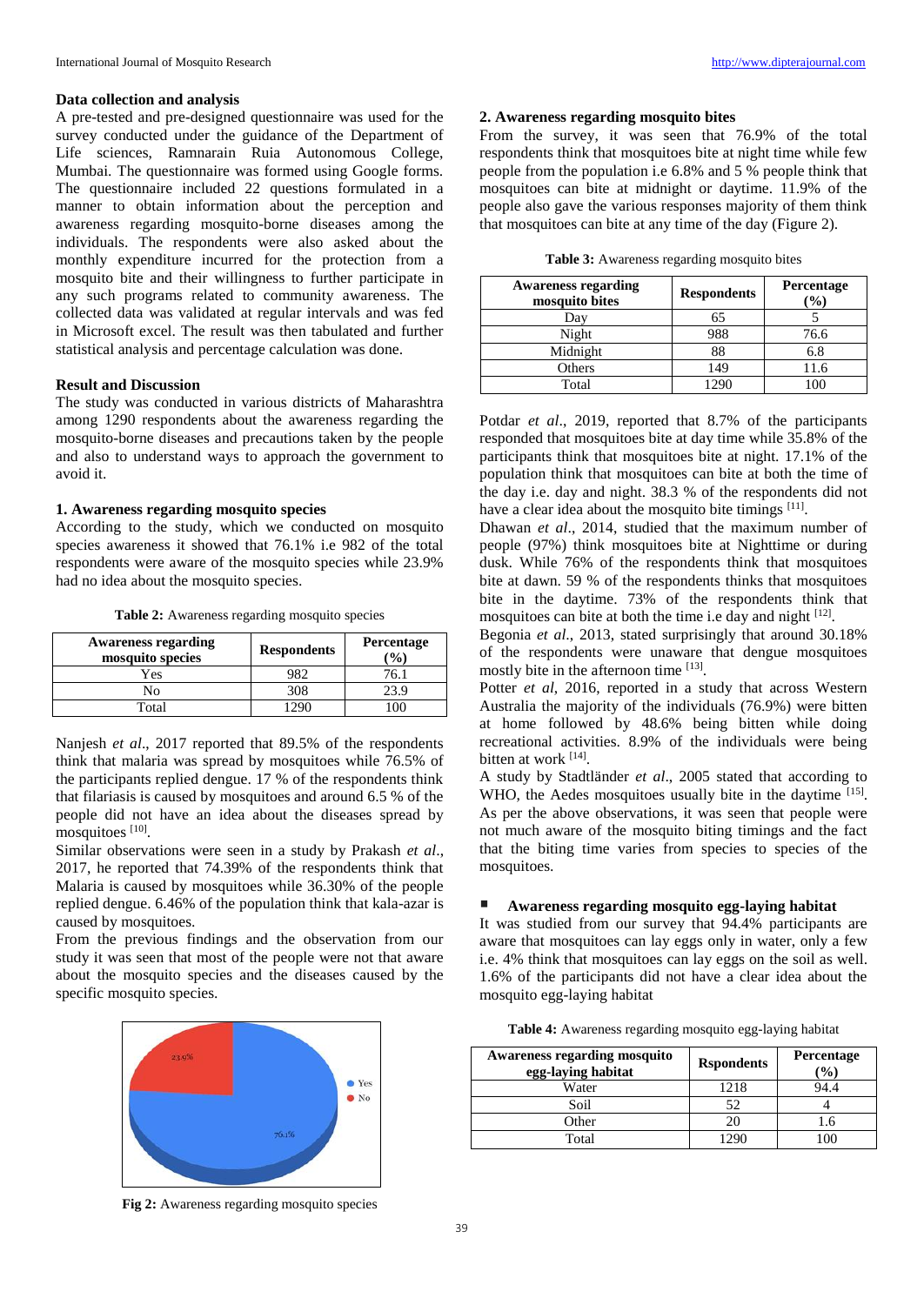

**Fig 3:** Awareness regarding mosquito bite timings

Similar observations were seen by Patel *et al*. 2011, more than 54.2% think that mosquitoes breed in drains or polluted water. 11.6% of the people responded that mosquitoes breed in clean water. Only 7.2% of the people responded that mosquitoes breed at garbage sites or near green plants [16].

Kulkarni *et al*., 2017 reported that 36.6% of the respondents think that drainage and garbage are the breeding place for mosquitoes while 22.5% of the respondents think that garbage and stagnant water are the common breeding place. 0.83% of respondents think stagnant water is a breeding place for mosquitoes [17].

Boratne *et al*., 2010 reported that 60.69 % of people responded that mosquitoes breed in stagnant water while 4.24 % replied coconut shells [18].

In a study by Sharma A.K *et al*., 2007, it was seen that the majority of the individuals from the Bastar district of Madhya Pradesh were not aware of mosquito breeding places. From the observations of the present study, it was seen that the majority of people were aware that mosquitoes breed in water [19] .



**Fig 4:** Awareness regarding mosquito egg-laying habitat

# **Household's practices on prevention of mosquito-borne diseases**

The respondents were asked to select multiple methods they used as a precaution against mosquito bites, it was seen that a maximum number of people (83.8%) used mosquito repellents like coil, odomos as a protective measure followed by the use of mosquito net (33.4%). It was seen that around 53.1% of the people preferred window screening. Only 2.6% of the respondents did not use any measures.

The bite of an infected mosquito can lead to serious illness, the WHO provides standard precautions against mosquitoes,

which should be used by people to prevent themselves from mosquito bites. From the present study, it was seen that the respondents did not follow a standard way against mosquitoes; their choice of the precautionary measures was influenced by each other.

**Table 5:** Awareness regarding precautions undertaken for mosquito bite

| Household's practices on prevention<br>of mosquito-borne diseases | <b>Respondents</b> | Percentage<br>(%) |
|-------------------------------------------------------------------|--------------------|-------------------|
| Mosquito repellents(coil, odomos,<br>Mortin)                      | 1081               | 83.8              |
| Mosquito net                                                      | 431                | 33.4              |
| Screening of window                                               | 672                | 52.1              |
| Don't use any measure                                             | 33                 | 2.6               |
| Total                                                             |                    |                   |

\*Multiple responses



**Fig 5:** Household's practice on prevention of mosquito-borne disease

It was seen that similar results were found in a study by Patel *et al*., 2011. The study reported that 61.4% of the respondents used various forms of mosquito repellents like mosquito coils, creams, mats, and vapors. Around 10% of the people used mosquito bed nets. Only 3% of the population replied to the screening of windows/doors. 39% of people were not taking any measures. 20.4% of the respondents mentioned the use of fans as a measure to avoid mosquito bites.

Guleri *et al*., 2019 reported that 22.5% of the respondents used mosquito coils/spray/agarbatti while 19% of the population used electric mosquito repellents. It was seen that the majority of the population i.e. 36% used electric mosquito bats. Odomos was used by a very small number of people (0.5%), Only 6.5% of the respondents use traditional neem smoke as a way of precaution to avoid mosquito bites [20].

Potdar *et al*., 2019 reported that 40.4 % of the respondents used odomos/liquid vaporizer while 25.8 % of the people used chemical spraying as a method of prevention.17.2 % of the population preferred screening of windows, mosquito nets.

Snehalatha K.S. *et al*., 2003 reported that 73% and 99% of the rural and urban respondents from the Pondicherry area were found to use personal protection measures [21]. From the study, It was seen that there was a significant association of literacy status with the use of personal protective measures

# **Visited the government department regarding mosquito-borne diseases**

It was studied from the survey that almost 84.9% of the total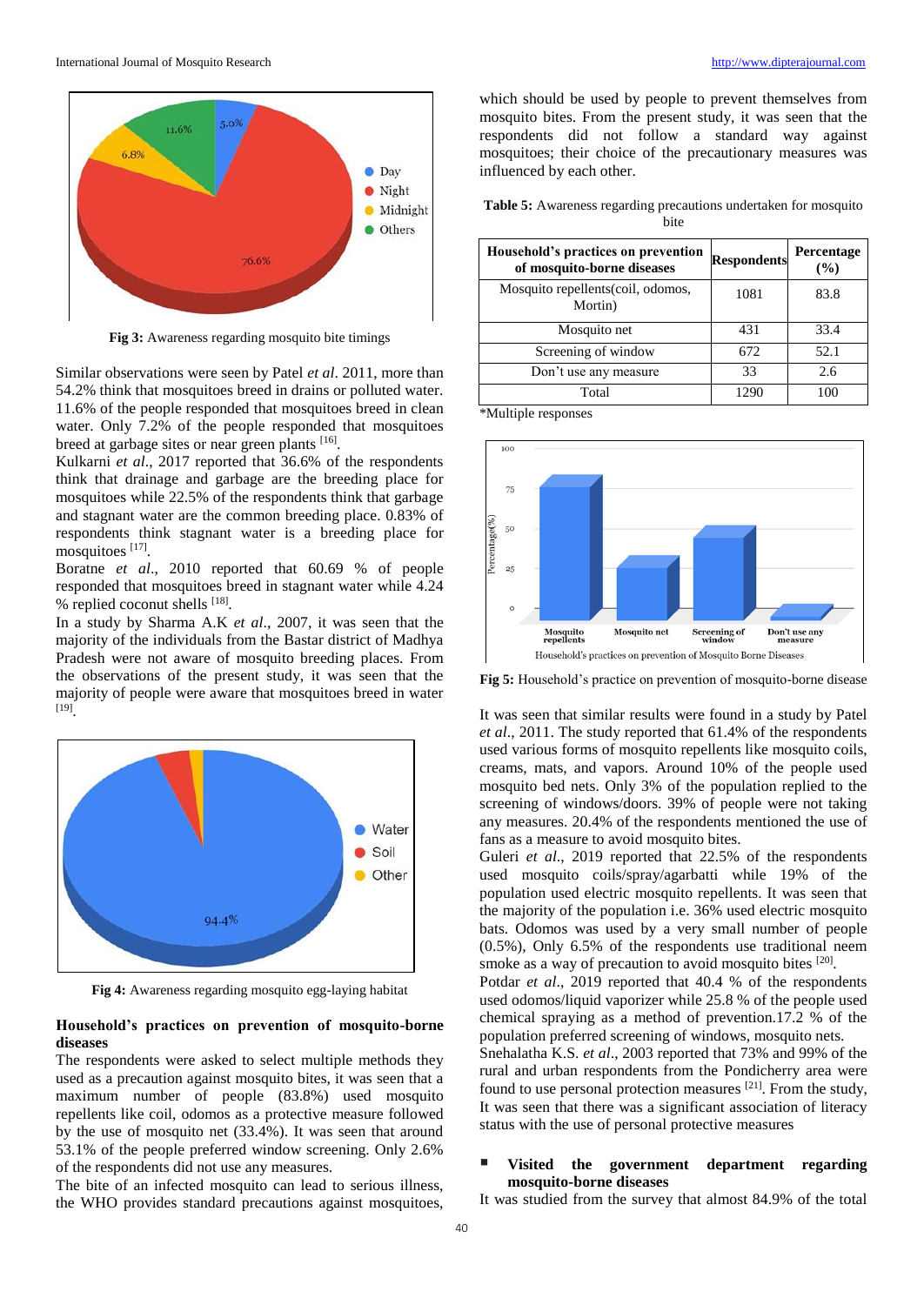respondents have never visited government departments related to mosquito-borne diseases and it was also seen that they did not have any idea about the existence of such departments. Only 15.1% of the population had visited the government department related to mosquito-borne diseases.

**Table 6:** Visit government department related to mosquito-borne disease

| Visited government department<br>regarding mosquito-borne diseases | <b>Respondents</b> | Percentage<br>(9/0) |
|--------------------------------------------------------------------|--------------------|---------------------|
| Yes                                                                | 195                | 15.1                |
| No                                                                 | 1095               | 84.9                |
| Total                                                              | 1290               | 100                 |

Gupta *et al*., 2014 reported that 52% of the people approached health care professionals for mosquito-borne diseases related information while 41% of the respondents approached various health facilities for the information [22].

Nanjesh *et al*., 2017 reported that 48.5% of respondents replied that the health practitioner had not come for active surveillance while 41.5% visited general practitioners for seeking health-related consultations followed by 28.5% of people consulted physicians and private hospitals.



**Fig 6:** Visited government department regarding mosquito-borne diseases

#### **Awareness regarding mosquito related Dry day celebration**

From the survey, it was seen that 59.5% of the people knew about the Dry day Celebration while the rest 40.5% of the respondents did not have any idea about the Dry day Celebration. From the present study, it is seen that many people have been infected in the past 2 years by mosquitoborne diseases and as there is no vaccine available against the disease, it is our sole duty to take precautionary measures and try to maintain our surroundings clean.

**Table 7:** Awareness regarding mosquito related Dry day

| <b>Awareness regarding mosquito</b><br>related Dry day celebration | <b>Respondent</b> | <b>Percentage</b><br>$\mathcal{O}_0$ |
|--------------------------------------------------------------------|-------------------|--------------------------------------|
| Yes                                                                | 768               | 59.5                                 |
| Nο                                                                 | 522               | 40.5                                 |
| Total                                                              | 1290              | 100                                  |

Shinde *et al*., 2019, reported similar observations only a few

people i.e. 30% celebrated the dry day while 60% of the respondents were aware of the Dry day celebration but didn't follow it, while 10% did not have any idea about the Dry day celebration [23] .

Joshi *et al*., 2008, reported that 48.1% of the respondents from the Nepal area replied the removal of collected water from ditches and spraying insecticide can help control mosquitoborne diseases [24].

The household must follow a dry day at least once a week where all the utensils, pots, and tanks are emptied and cleaned.



**Fig 7:** Awareness of mosquito related dry day

#### **Source of Information**

It was studied from the survey that social media was the most common source of information (56.8%) regarding MBDs followed by Television (22.8%) and Newspaper (9.8%). Radio was the least widespread source of information regarding mosquito borne diseases with only 1.1% obtaining information from it.

| <b>Source of Information</b> | <b>Respondents</b> | Percentage $(\% )$ |
|------------------------------|--------------------|--------------------|
| Social Media                 | 733                | 56.8               |
| Newspaper                    | 127                | 9.8                |
| Radio                        | 14                 |                    |
| Television                   | 294                | 22.8               |
| Other                        | 122                | 9.5                |
| Total                        | 129C               |                    |

Boratne *et al*., 2010, reported that the maximum number of respondents (75.93%) received information regarding mosquito-borne diseases from Television while 16.43 % of the participants received the information from health care providers. 12.84% of the population received information from newspapers. Radio was the least used source, only

8.18 % of the respondents replied Radio. 9.86% of the population received information from various other sources.

Niraj Pandit *et al*., 2010, studied that 77.5 % of the respondents received the information from Television while 34.7 % received information from Newspaper and magazines. 22.5 % of the people relied on the Radio for the information. 18 % of the respondents replied friends and relatives as the source of information followed by 15.4 % replying to hoardings and banners as a source of information [25].

The National Vector Borne Disease control program launched by the Government of India is an active initiative against mosquito-related problems.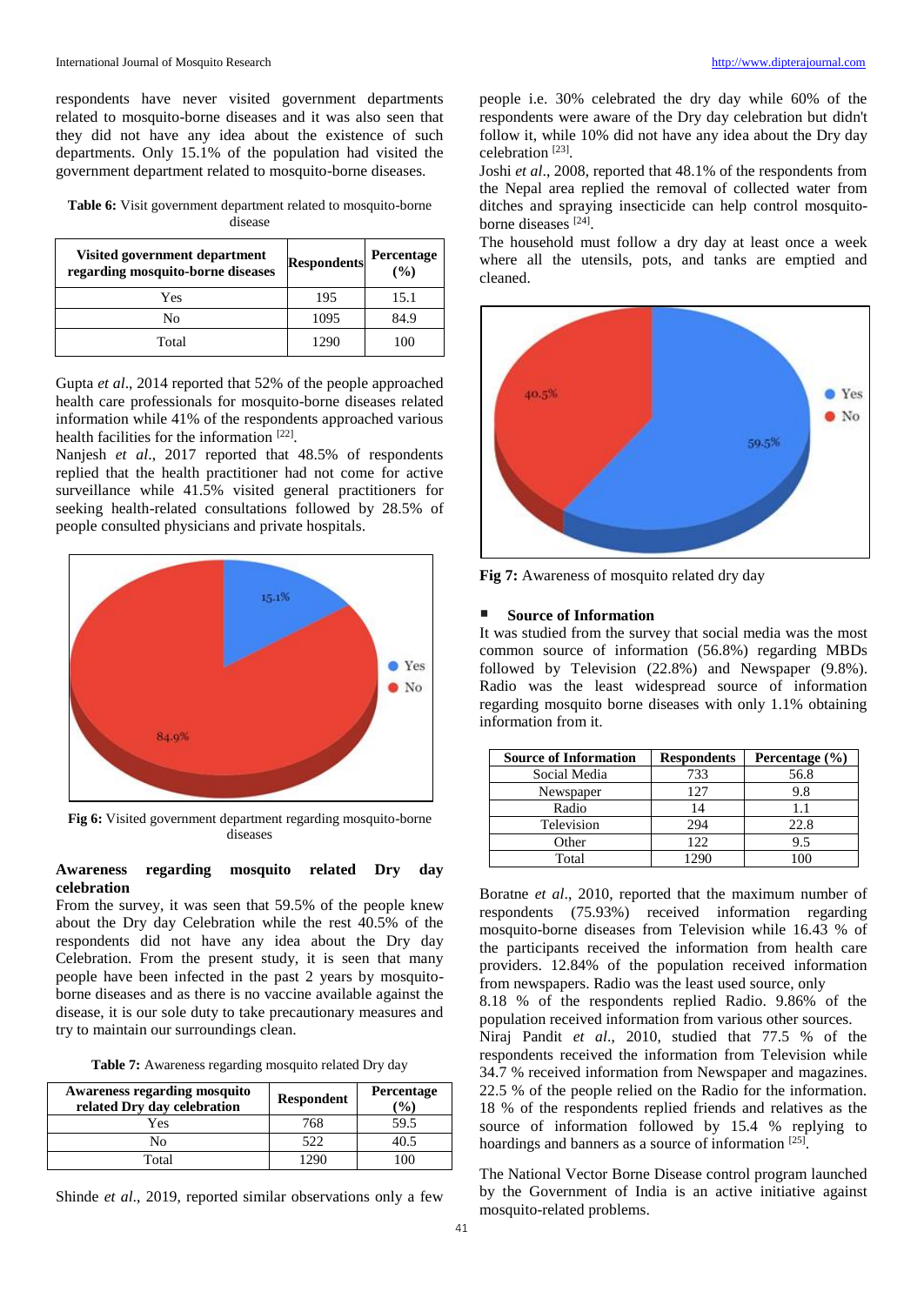

**Fig 8:** Source of Information

# **Monthly Expenditure incurred by people for precaution against mosquito**

The monthly expenditure incurred by the households for precaution against mosquitoes ranged from ₹100 to ₹2000 and it was also seen that some respondents incurred ₹10,000 to ₹25,000. It was reported from the study that the money spent by the respondents on the treatment of mosquito-borne disease ranges between ₹50,000 -1 lakh. It was seen from the survey that 13.6% of the respondents had lost a family member due to mosquito-borne disease hence it becomes necessary that households should take appropriate precautionary measures.

Babu B.V. *et al*., 2007, reported that the maximum monthly expenditure/household in the urban area in the state of Orissa was around ₹470 and that in the rural area was ₹497 [26] .

Joseph *et al*., 2015, reported that the monthly expenditure on permanent methods was found to be more in urban areas ₹700 and ₹300 in the semi-urban area while the expenditure on temporary methods was ₹100 and ₹60 in urban and semiurban areas respectively  $[27]$ .

The number of people affected and the expenditures incurred for the prevention and treatment of mosquito-borne disease indirectly leads to being a burden on the economy.

#### **Statistical Analysis**

The data obtained from respondents in the google form pooled for statistical analysis to ensure correlation association of various attributes. For the present study, the knowledge and awareness of preventive measures undertaken is independently studied. With attributed mass media and biting time, if hypothesis rejected then the coefficient of contingency studies to know the strength of attributes as dependent one Independent statistical analysis between the attributes of mass media and precautionary measures reject the null hypothesis with P value 0.002833 and conclude that both are dependent on each other, where as the strength of Association (C) 0.747553, indicates that very high association between role of mass media in prevention of mosquito borne disease through campaigning of various preventive practice against mosquito nuisance as a vector to disease.

Additionally the statistical study between bite timing of mosquito and precautionary measures indicates high association with coefficient of contingency C=0.700208 and reject null hypothesis of independent attribute with P Value 0.012926.

The Knowledge and awareness about precautionary measures followed to avoid mosquito borne diseases acquired through mass media and also the biting time preference are dependent. The resurgence and reemergence of MBDs can be prevented through more preferable and effective survey and conveying the message through the mass media on various aspects.

#### **Conclusion**

The present study showed that the respondents from the state of Maharashtra had limited awareness regarding mosquito species and the time of a mosquito bite. It was observed from the study that the majority of the people were aware of the breeding place of the mosquitoes, but were not aware that it varies from species to species of mosquitoes. The measures used by the individuals were not standardized and there is a serious need to follow standard protocols against mosquitoes. The majority of the population relies on mosquito repellents and chemical insecticides as a protective agents. There must be awareness regarding mosquito-borne diseases and the methods of prevention from the Government but it was seen that only 15.1% of the respondents knew about the department and visited it. A large number of the population was dependent on social media as a source of information regarding mosquito-borne diseases instead of the Government departments. The survey showed that there was only 59.5 % awareness regarding the mosquito Dry day celebration. The government along with the people should take initiatives in creating more awareness regarding mosquito-related problems.

#### **Recommendations and suggestions**

Information regarding various preventive and control measures should be spread among the population. It is necessary that the individual follows a dry day at least once a week and maintains cleanliness in the surroundings. The basic information should be taught to children at the school level itself. NGO's, stakeholders, community volunteers along with government bodies should conduct various programs to spread awareness amongst the people.

#### **References**

- 1. Nguyen-Tien T, Pham LT, Vu DT, Tran SH, Vu LT, Bui VN. Knowledge and practice on prevention of mosquitoborne diseases in livestock-keeping and non-livestockkeeping communities in Hanoi city, Vietnam: A mixedmethod study. PloS one. 2021;16(2):e0246032.
- 2. Singh RK, Kumar G, Karlekar R, Nayak A. Decline of malaria in Gadchiroli district of Maharashtra state, India. International Journal of Mosquito Research. 2019;6(5):20-27.
- 3. Kumar A, Valecha N, Jain T, Dash AP. Burden of malaria in India: retrospective and prospective view. The American journal of tropical medicine and hygiene. 2007;77(6\_Suppl):69-78.
- 4. World Health Organization, World Malaria Report 2020, Available from  $\blacksquare$ .https://www.who.int/publications/i/item/9789240015791
- 5. Nagoor K, Babu S, Kahn S, Kalluri RJ, John K. Knowledge, attitude and practice on dengue fever and its prevention and control measures in urban slums of South India. International Journal Of Community Medicine And Public Health. 2017;4(8):3013-17.